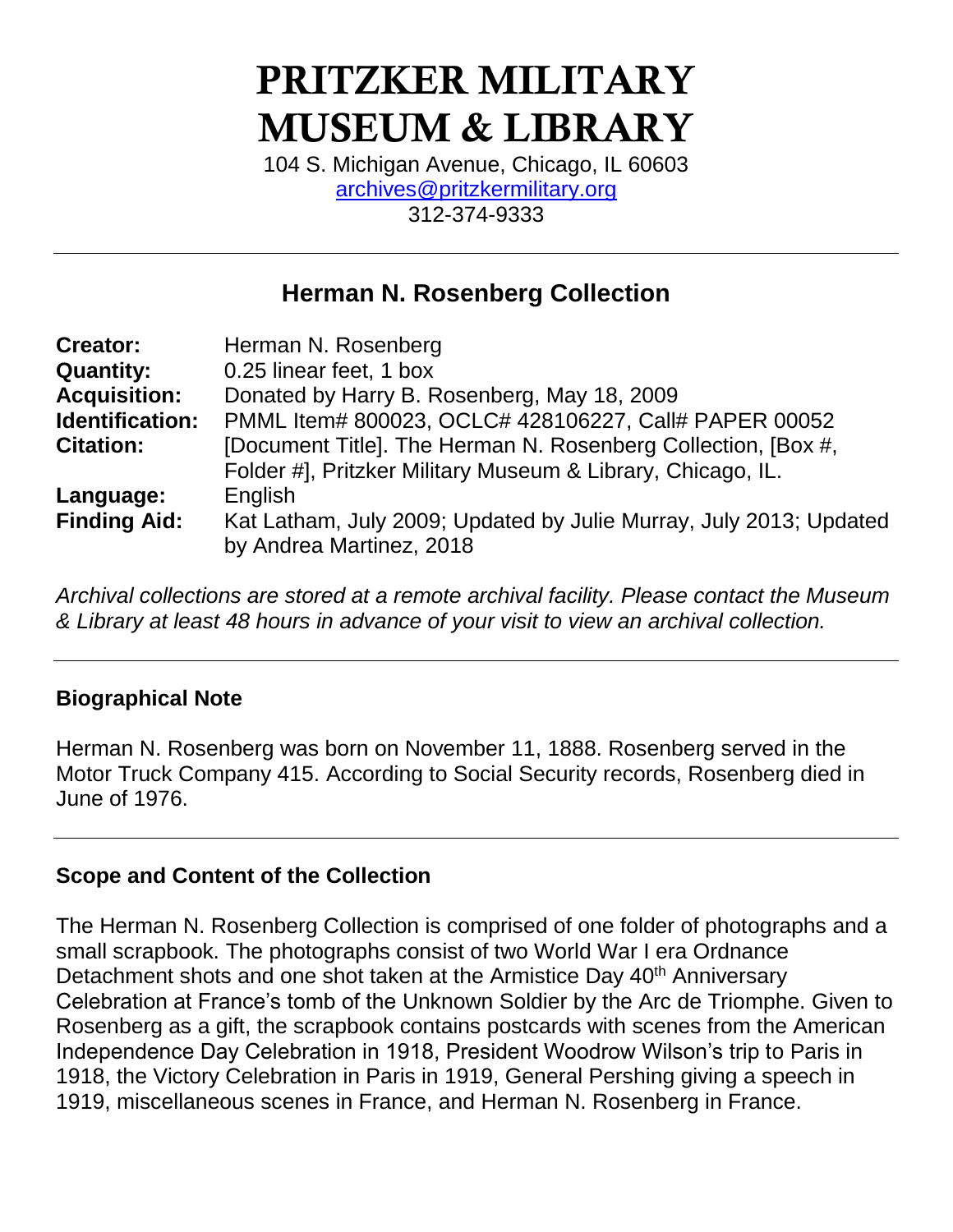#### **Arrangement**

The contents of the scrapbook have been left in original order within the scrapbook and the accompanying photographs are located in a folder in no discernable order.

## **Rights**

Copyrights held by Harry B. Rosenberg were transferred to the Pritzker Military Museum & Library. All other rights are held by the author or publisher. Users assume responsibility for following copyright laws as established by US Code Title 17.

#### **Related Collections**

Irving Heymont Collection Matthew A. Gelbin Collection James W. Wengert M.D. Military Medical Collection

#### **Separations**

| <b>Item</b><br><b>Number</b> | <b>Description</b>                                            | <b>Date</b>       | Location                  |
|------------------------------|---------------------------------------------------------------|-------------------|---------------------------|
|                              | 123rd Ordinance Detachment Camp<br><b>MacArthur Texas</b>     | October 19, 1918  | Photographs<br>Collection |
|                              | Armistice Day 40th Anniversary<br><b>Celebration in Paris</b> | November 11, 1958 | Photographs<br>Collection |
|                              | Ordinance Detachment San Antonio,<br>Texas, November 2        | 1917              | Photographs<br>Collection |

## **Key Subjects**

This collection is indexed under the following headings in the Library's online catalog. Researchers interested in materials about related topics, persons, or places should search the catalog using these subject headings.

#### **Names**

Barbiere, Jean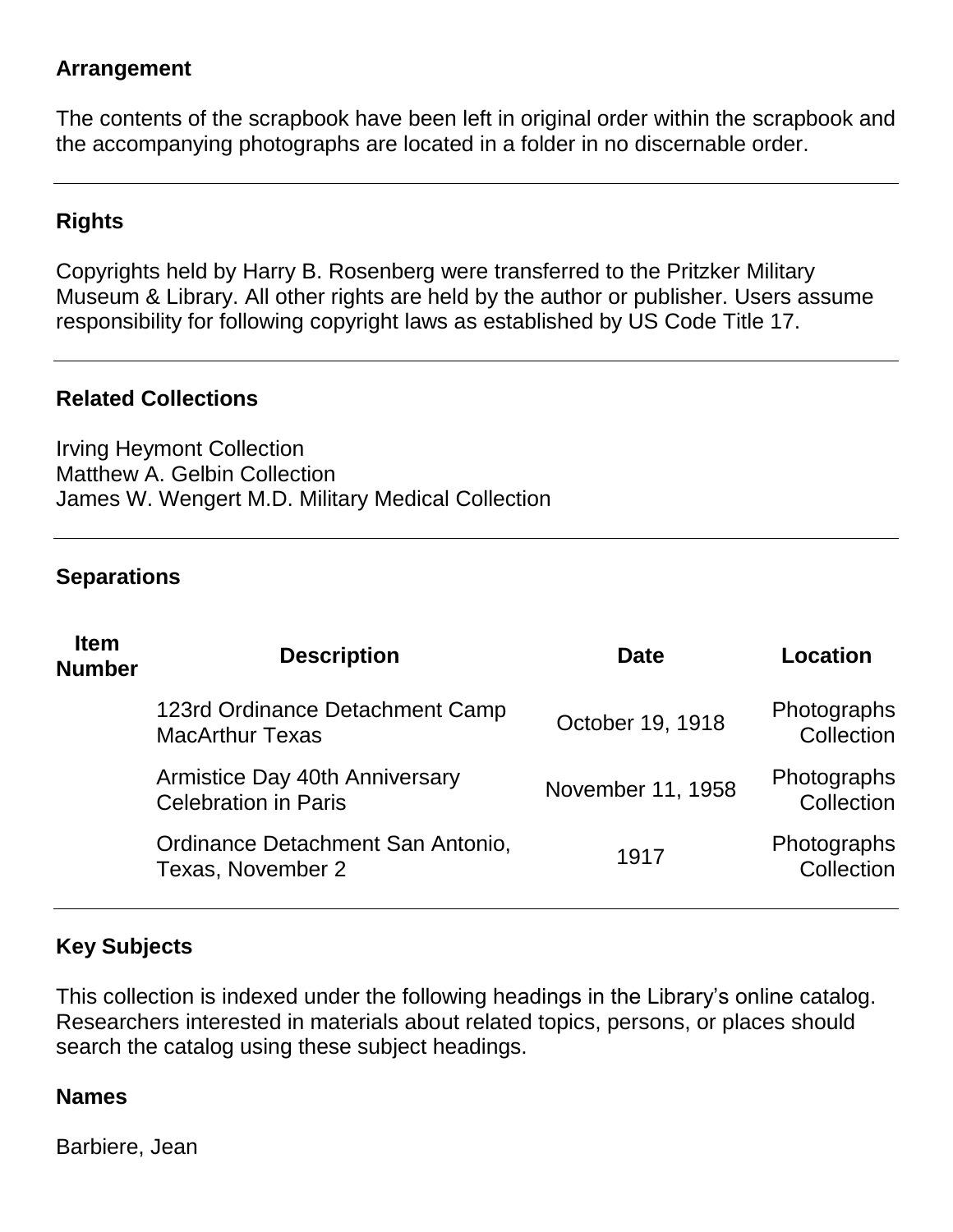# **Subjects**

United States. -- Army. -- Quartermaster Corps. World War, 1914-1918 -- Transportation. World War, 1914-1918 -- Photographs.

# **Description of the Collection**

# **Scrapbook**

| Page 1  | Letter to Rosenberg from Jean Barbiere, November 11, 1958 |
|---------|-----------------------------------------------------------|
| Page 3  | Postcard: Russian Troops on the Grand Boulevards, 1916    |
| Page 4  | Postcard: Celebration of American Independence, 1918      |
| Page 5  | Postcard: Celebration of American Independence, 1918      |
| Page 6  | Postcard: Celebration of American Independence, 1918      |
| Page 7  | Postcard: Celebration of American Independence, 1918      |
| Page 8  | Postcard: Celebration of American Independence, 1918      |
| Page 9  | Postcard: Celebration of American Independence, 1918      |
| Page 10 | Postcard: Celebration of American Independence, 1918      |
| Page 11 | Postcard: Celebration of American Independence, 1918      |
| Page 12 | Postcard: Celebration of American Independence, 1918      |
| Page 13 | Postcard: Celebration of American Independence, 1918      |
| Page 14 | Postcard: President Woodrow Wilson in Paris, 1918         |
| Page 15 | Postcard: President Woodrow Wilson in Paris, 1918         |
| Page 16 | Postcard: President Woodrow Wilson in Paris, 1918         |
| Page 17 | Postcard: General Pershing on the Champs Elysee, 1919     |
| Page 18 | Postcard: Victory Celebration in Paris, 1919              |
| Page 19 | Postcard: Victory Celebration in Paris, 1919              |
| Page 20 | Postcard: Victory Celebration in Paris, 1919              |
| Page 21 | Postcard: Victory Celebration in Paris, 1919              |
| Page 22 | Postcard: Victory Celebration in Paris, 1919              |